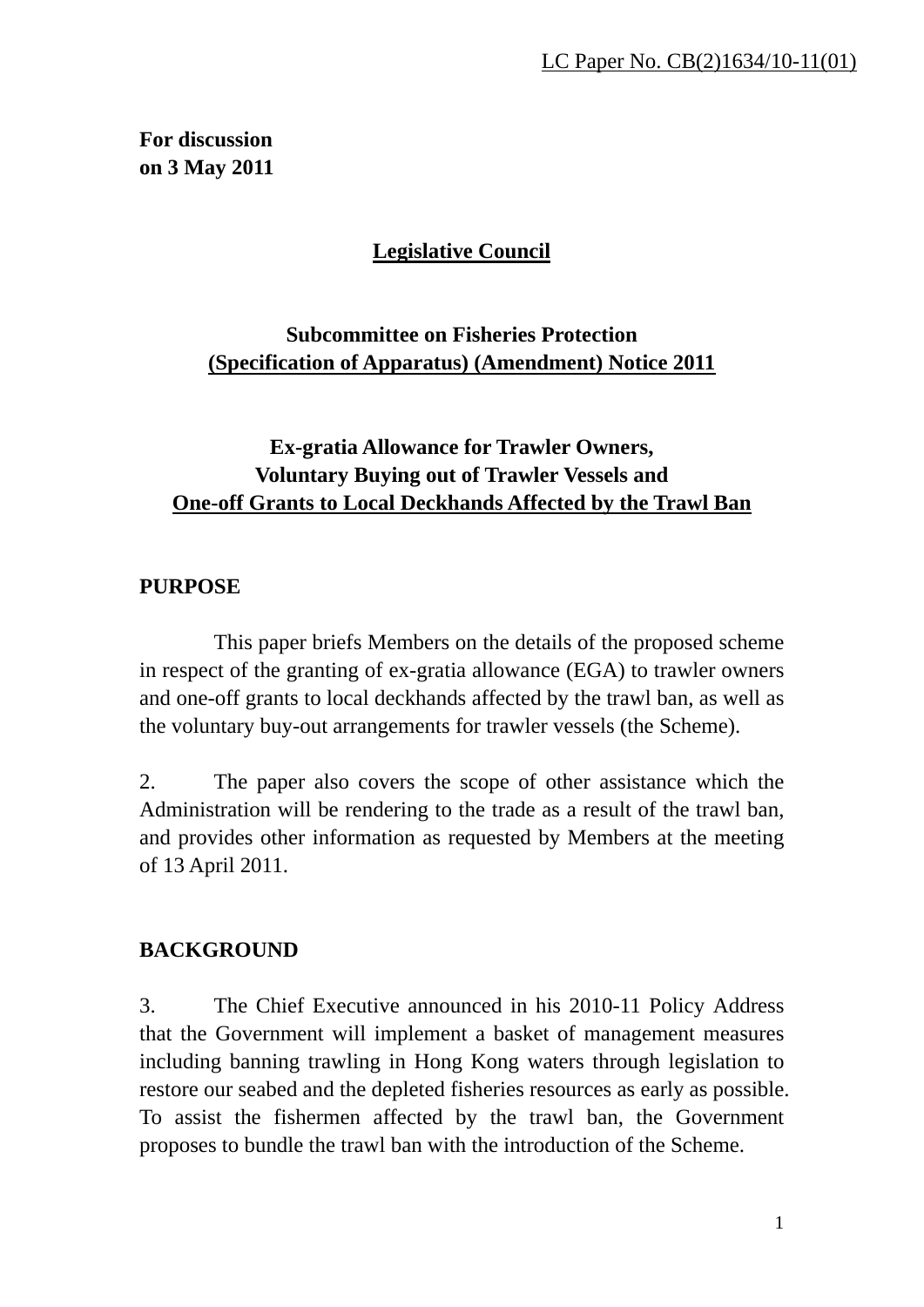4. The background and justifications of the proposals have been provided in the Legislative Council (LegCo) brief on a ban on trawling activities in Hong Kong waters at **Annex I**. The Administration also briefed the LegCo Panel on Food Safety and Environmental Hygiene (the Panel) about the policy initiative at its meeting of 15 October 2010, and the legislative proposals to take forward the trawl ban and other fisheries management measures at its meeting of 8 March 2011. The relevant Panel papers are at **Annex II and III** respectively. Members of the Panel also heard the views of fishermen and other stakeholders on the trawl ban and other fisheries management measures at a special Panel meeting with deputations on 15 March 2011. While most Members of the Panel and most of the fishermen bodies supported the trawl ban in principle, they emphasised the need to adequately address the livelihood of affected fishermen. Some fishermen bodies were concerned about the amount of EGA and the eligibility criteria for EGA. Members of the Panel and fishermen bodies requested the Government to provide the details of the Scheme as early as possible.

5. To take forward the trawl ban, the Government introduced the Fisheries Protection (Specification of Apparatus) (Amendment) Notice 2011 into LegCo on 30 March 2011. A Subcommittee on Fisheries Protection (Specification of Apparatus) (Amendment) Notice 2011 (the Subcommittee) has been established to scrutinise the Notice. In parallel, we have worked out the details of the Scheme, taking into account the views of Members of the Panel and the Subcommittee as well as the trade. The details of the Scheme are set out in the ensuing paragraphs.

#### **THE SCHEME**

- 6. The proposed Scheme includes
	- (a) EGA for the affected trawler owners for permanent loss of fishing grounds arising from the trawl ban;
	- (b) buying out of the affected trawler vessels for those trawler owners who volunteer to surrender their vessels; and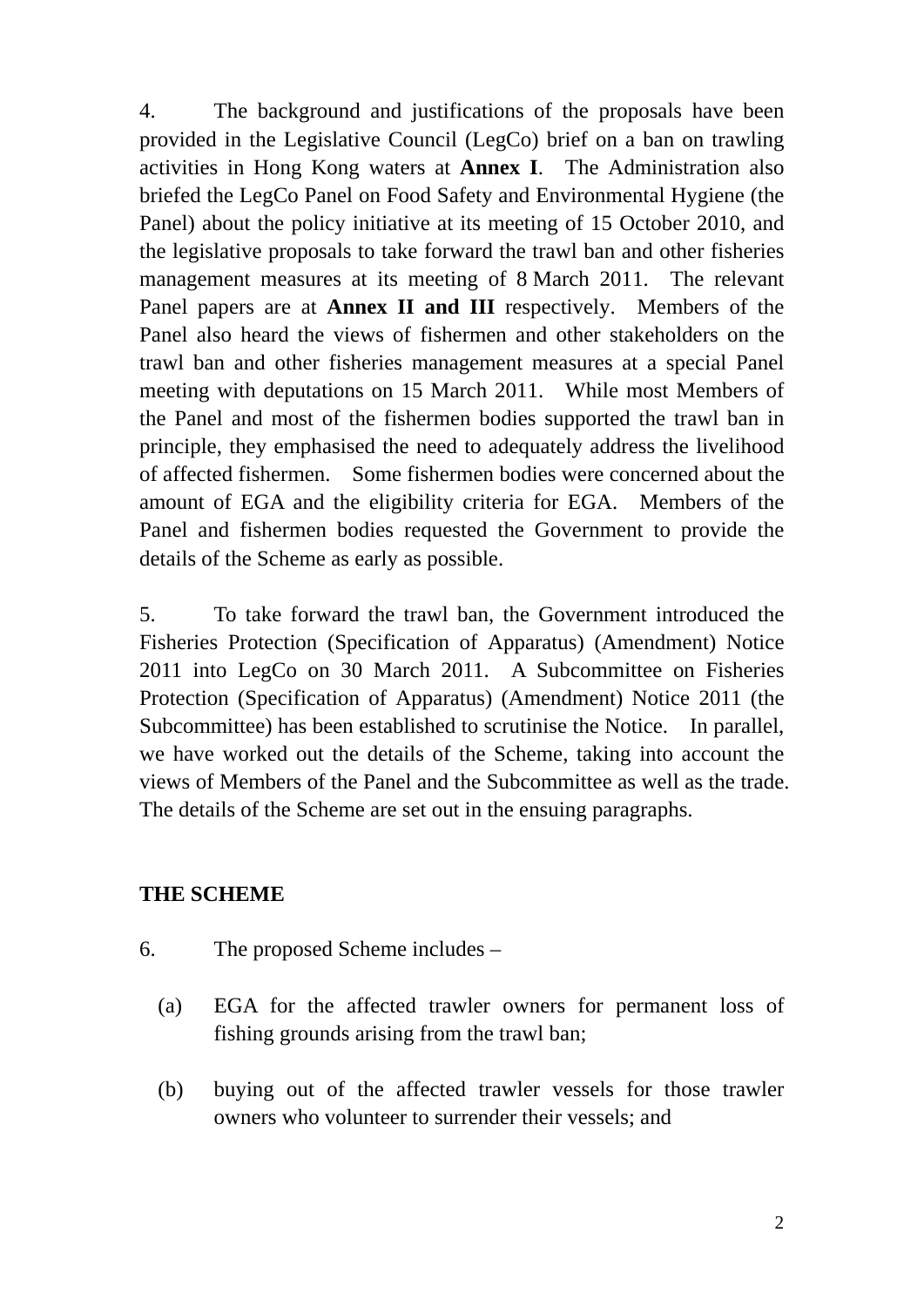(c) one-off grants to assist the affected local deckhands employed by the trawler owners who volunteer to surrender their trawler vessels at (b) above.

#### **(a) EGA**

#### Inshore trawlers

7. For inshore trawlers which operate wholly or partly in Hong Kong waters, their owners are most affected as they will lose their fishing grounds in Hong Kong waters. We estimate that there are about 400 such vessels. The effect is not dissimilar to the permanent loss of fishing ground resulted from marine works projects, for which EGA is payable to affected fishermen. The EGA for affected inshore trawler owners will therefore be determined by drawing reference to the formula for calculating EGA payable to fishermen affected by marine works projects. Under the existing formula endorsed by the Finance Committee of LegCo on 1 December 2000, the EGA for fishermen affected by marine works projects resulting in permanent loss of fishing grounds in Hong Kong waters is the notional value of seven years' fish catch in the affected area derived from the Port Survey conducted by the Agriculture, Fisheries and Conservation Department (AFCD) in 1989/91.

8. During our consultation with the trade, owners of inshore trawlers opined that the amount of EGA derived from the existing formula for calculating EGA for fishermen affected by marine works projects was inadequate to address the plight of local fishermen affected by the trawl ban. We are aware that unlike past marine works projects which affected localised areas of Hong Kong waters only, the trawl ban would cover the entire Hong Kong waters. The affected fishermen would have to travel further afield, if they wish, to continue fishing. When they fish in Mainland waters, they will moreover be subject to more stringent management measures there e.g. fishing moratorium and closed area in shallow waters along the coastline. The impact on fishermen arising from the trawl ban will therefore be more significant than that due to marine works projects.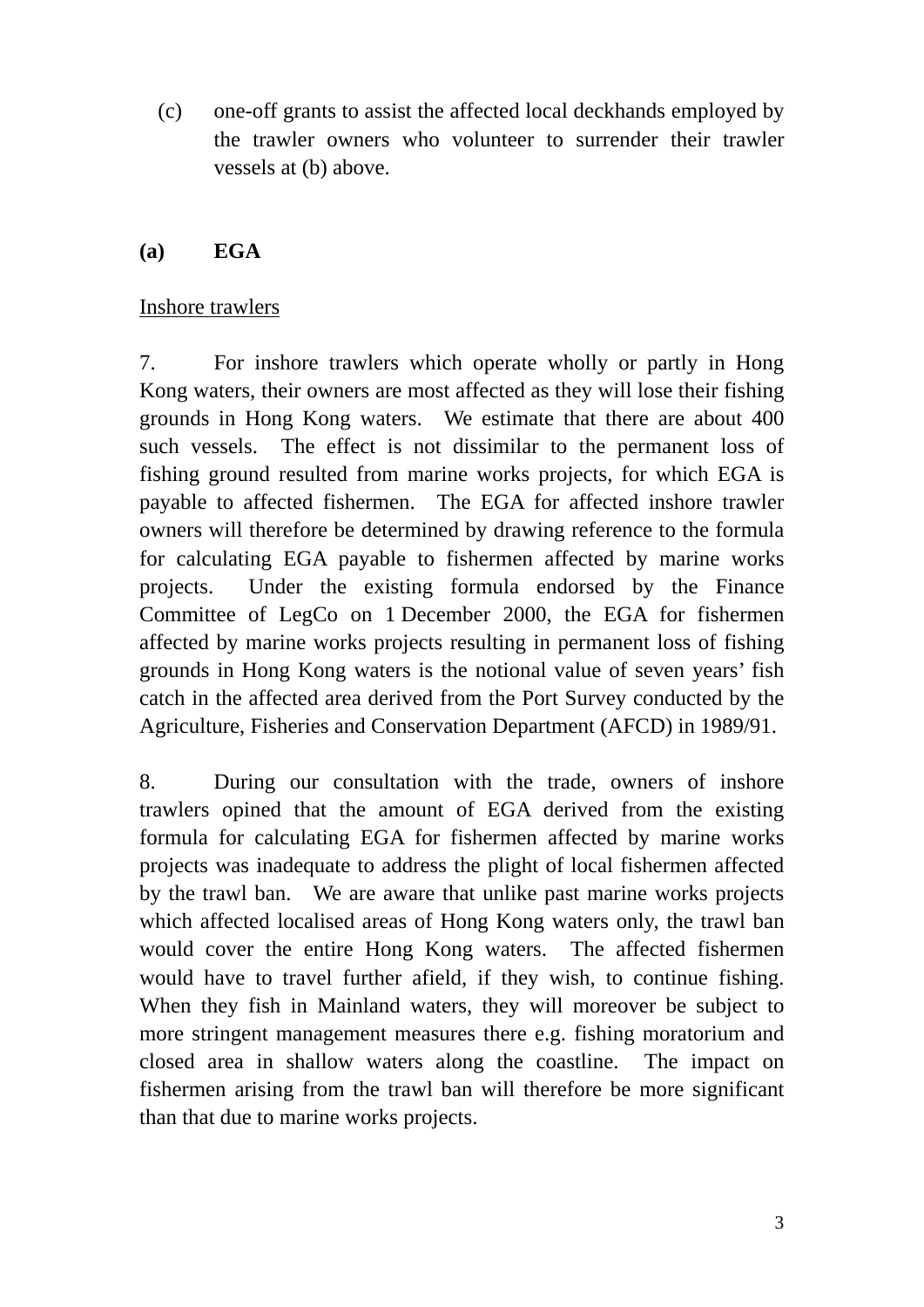9. After considering the above factors and upon further engagement with the fisheries sector, we believe there is a case, on the basis of the 1989/91 Port Survey to be adjusted by the fish price movement, to enhance the multiplier of the EGA formula from seven years to 11 years' notional fish catch value in calculating the EGA for inshore trawler owners affected by the trawl ban.

10. The total amount of EGA derived from the above enhanced formula will be fully disbursed to, and apportioned amongst, the successful applicants in accordance with the decisions of the inter-departmental working group (IWG) to be formed for the trawl ban exercise. The EGA payable to individual trawler owners will depend on the number of successful applications as well as other apportionment criteria such as vessel type, vessel length, engine power, equipment on board, the percentage of time spent on trawling, and/or production in Hong Kong waters.

# Larger trawlers

11. Apart from the most affected inshore trawlers, we estimate that there are about 700 larger trawlers which generally do not operate in Hong Kong waters. However, owners of these larger trawlers are concerned that after the trawl ban, they would lose the option to trawl in Hong Kong waters under the following circumstances –

- (a) during the annual fishing moratorium in the South China Sea;
- (b) when their vessels age to the extent that they are not fit for deep sea fishing further afield; and
- (c) if the Mainland authorities impose more stringent fisheries management measures in the South China Sea in future, forcing them to return to Hong Kong waters for operation.

12. We have noted the concerns of these larger trawlers. Given that these larger trawlers would lose the opportunity to move back to Hong Kong waters for trawling in future, we consider that their demand for EGA as reflected during the consultation should also be addressed. However, as the impact of the trawl ban on them is far much less when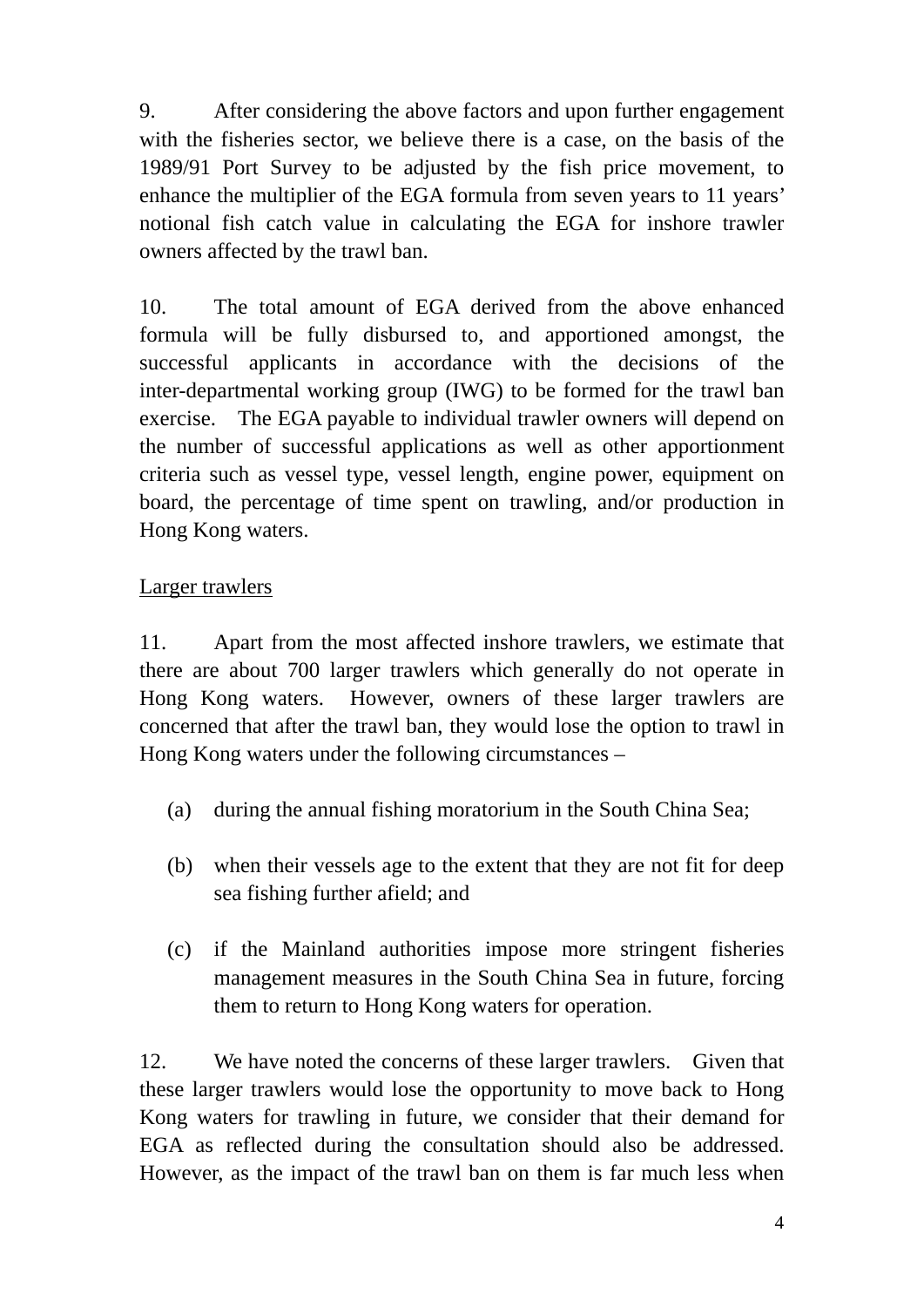compared with inshore trawlers, these larger trawlers accept that a lump sum EGA would be appropriate. In deciding on the amount of the lump sum, we have taken into account the need to maintain relativity with inshore trawlers which will be directly impacted. We propose that a lump sum EGA of \$150,000 be given in respect of each larger trawler, if the relevant application is successful.

### Aggregate total EGA

13. The aggregate total EGA payable to inshore trawlers and larger trawlers together with contingency is estimated to be \$1,400 million. The basis for estimating the total EGA is at **Annex IV**. The actual EGA payable to individual trawler owners will be determined by the IWG.

# IWG

14. Similar to the method for determining the EGA for fishermen affected by marine works projects, we will set up an IWG comprising the AFCD and other relevant departments including the Marine Department to handle all matters relating to the processing of EGA applications from trawler owners affected by the trawl ban. The IWG has been an effective and well-established mechanism for determining the eligibility criteria and apportionment of EGA for marine works projects. A Fishermen Claims Appeal Board, comprising non-official members, will be set up where necessary for processing appeals by the appellants against decisions of the IWG.

15. The IWG will work out the eligibility criteria and apportionment criteria, having regard to the views from fishermen representatives. The guiding principle is that the EGA to be apportioned to different groups of claimants should be proportional to the impact caused by the trawl ban. The IWG may inspect vessels, conduct surveys or adopt other necessary measures to assist them to assess claims filed by applicants. The actual amount of EGA to be awarded to individual claimants of inshore trawlers would be determined by the IWG having regard to their eligibility and factors such as those set out in paragraph 10 above. For reference purpose, the apportionment criteria and the estimated range of EGA payable to owners of different types of affected trawlers is at **Annex V**.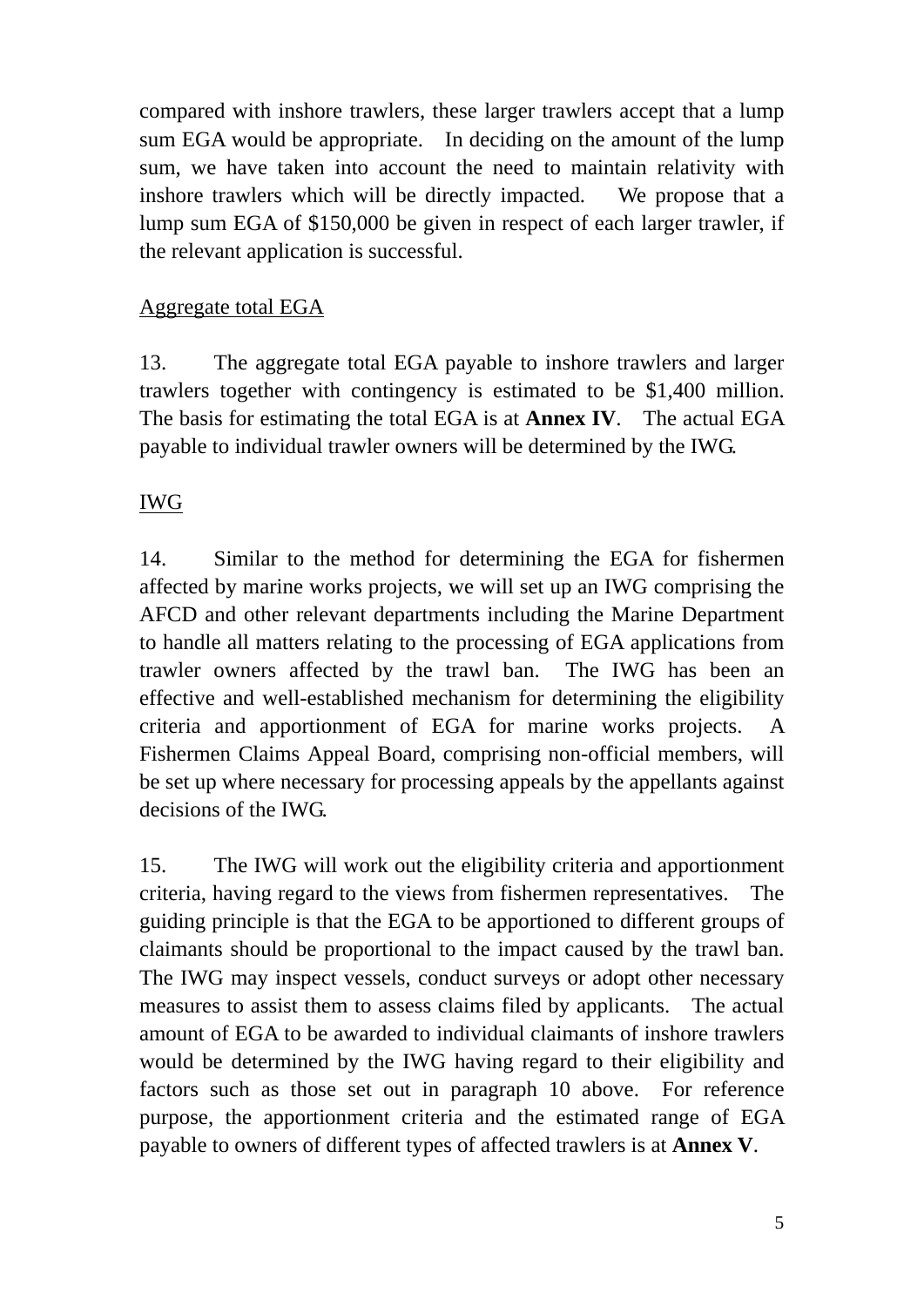#### **(b) Voluntary buying out of trawlers**

16. The majority of trawler owners have relevant Mainland permits to fish in Mainland waters, and may continue their operations on the Mainland after the implementation of trawl ban in Hong Kong waters. Some may choose to leave the trade for good, in which case they may no longer need their trawlers. We propose to invite EGA claimants to indicate in their EGA applications whether they would surrender their vessels to the Government. The buyout scheme would be voluntary. Owners of trawlers can decide in the light of their own circumstances whether they would surrender their vessels to the Government or make their own arrangements to sell their vessels in the market. The buy-out price of individual vessels to be offered will be the estimated current value to be determined by the IWG and will vary according to the type, length, age and equipment / gear of the vessel. The IWG will also make reference to the valuation provided by an independent marine surveyor as necessary in determining the buy-out price. We estimate that the buy-out prices would range from about \$0.13 million for an old, small wooden-hull stern / shrimp trawler, about \$1.1 million for a medium-sized stern / shrimp trawler in the middle of its serviceable life, to about \$3.5 million for a newer, large hang trawler. These indicative estimates are for reference only and the actual buy-out price for each surrendered vessel will depend on a detailed valuation. It is estimated that about \$240 million would be required for the voluntary buying out of some 400 trawlers.

17. The surrendered trawlers will be retained and scrapped by the Government to ensure that fishing effort is removed from Hong Kong waters. We are mindful of the environmental concern relating to disposal of the surrendered vessels. We will make reference to the relevant guidelines on dismantling of vessels and recycling of materials in an environmentally responsible and safe manner. As part of the fisheries management measures, the AFCD will use some of the surrendered trawlers as artificial reefs, which are conducive to enhancing the rehabilitation of the fisheries resources in Hong Kong waters. Furthermore, if suitable vessels can be identified, the AFCD plans to collaborate with non-governmental organisations and fishermen organisations to convert some vessels for pilot recreational fisheries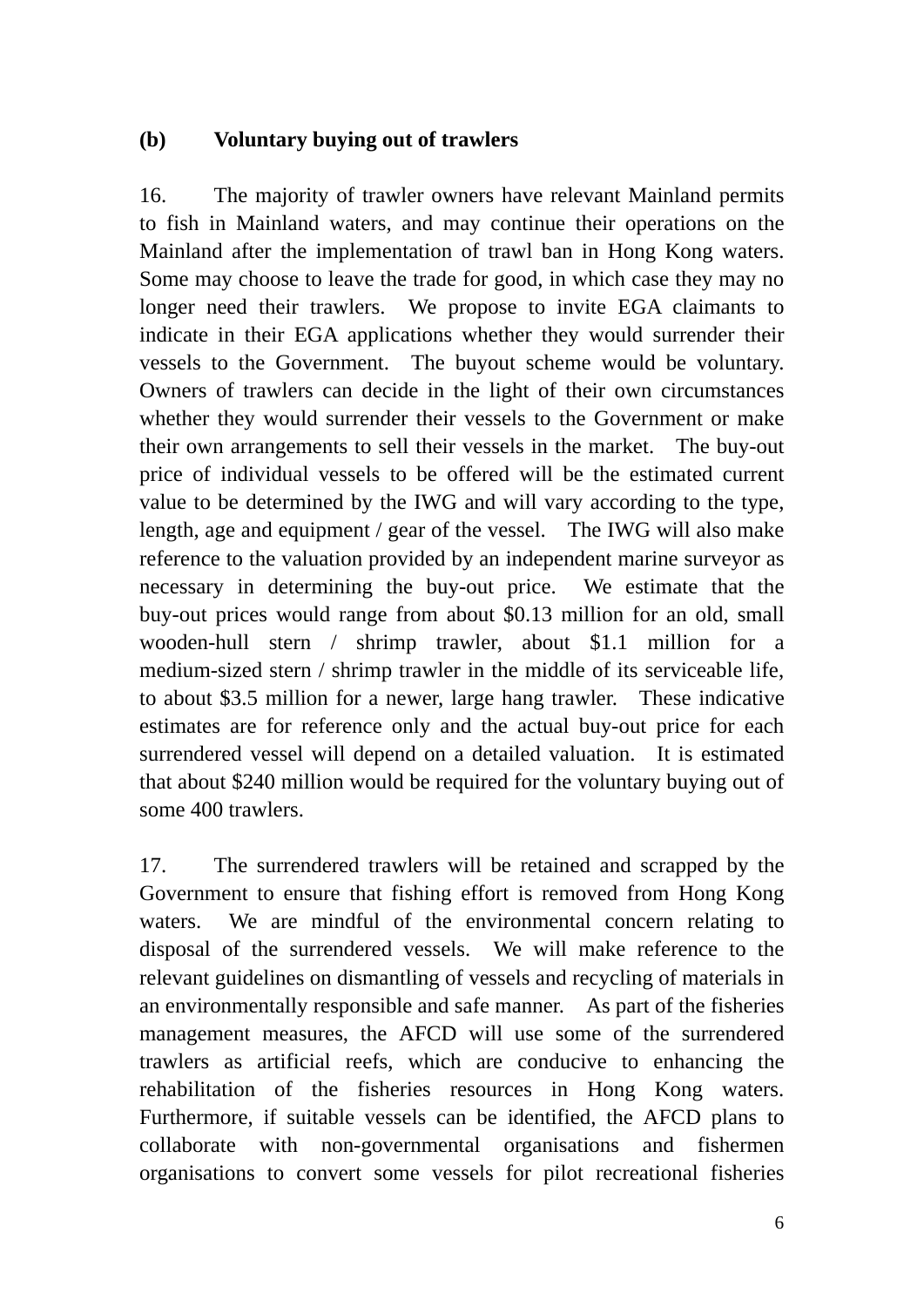programmes.

# **(c) One-off grants to local deckhands**

18. We anticipate that some local deckhands would be temporarily unemployed before they can get another employment as a result of the cessation of trawling operations. We propose to provide a one-off grant to each local deckhand employed by the trawler owners who take part in the buy-out scheme stated in paragraphs 16 to 17 above to assist them to tide over this transition period. Drawing reference to the 2008 buy-out scheme for the poultry trade, we propose to offer a one-off grant of \$34,000 to each affected local deckhand, which is equivalent to about three months of the average salary of a worker. We estimate that about 1 000 local deckhands will be eligible for the one-off grants, and an estimate of about \$34 million would be required for the purpose. The preliminary eligibility criteria for the one-off grants to local deckhands are at **Annex VI**.

19. Although some fishermen bodies have requested to raise the one-off grant to more than three months of salary of a worker, we consider the proposed amount appropriate after drawing reference to the buy-out scheme for the poultry trade in 2008. Furthermore, the trawl ban was announced in October 2010 and is scheduled to take effect from end of 2012 at the earliest. Thus, the local deckhands would have more than two years from the announcement of the initiative to prepare themselves and look for new employment. The AFCD and the Employee Retraining Board will organise suitable training programmes to assist them to switch to other fisheries related or other employment.

# **RELATED TRADES**

20. Representatives of related trades (e.g. fish collectors, ice supply and vessel repair) have requested that EGA be granted to them as they would also be impacted by the trawl ban. After carefully assessing the effect of the trawl ban on these trades, we consider that there are insufficient justifications in support of their requests, mainly because the remaining fishing vessels will continue to generate ancillary service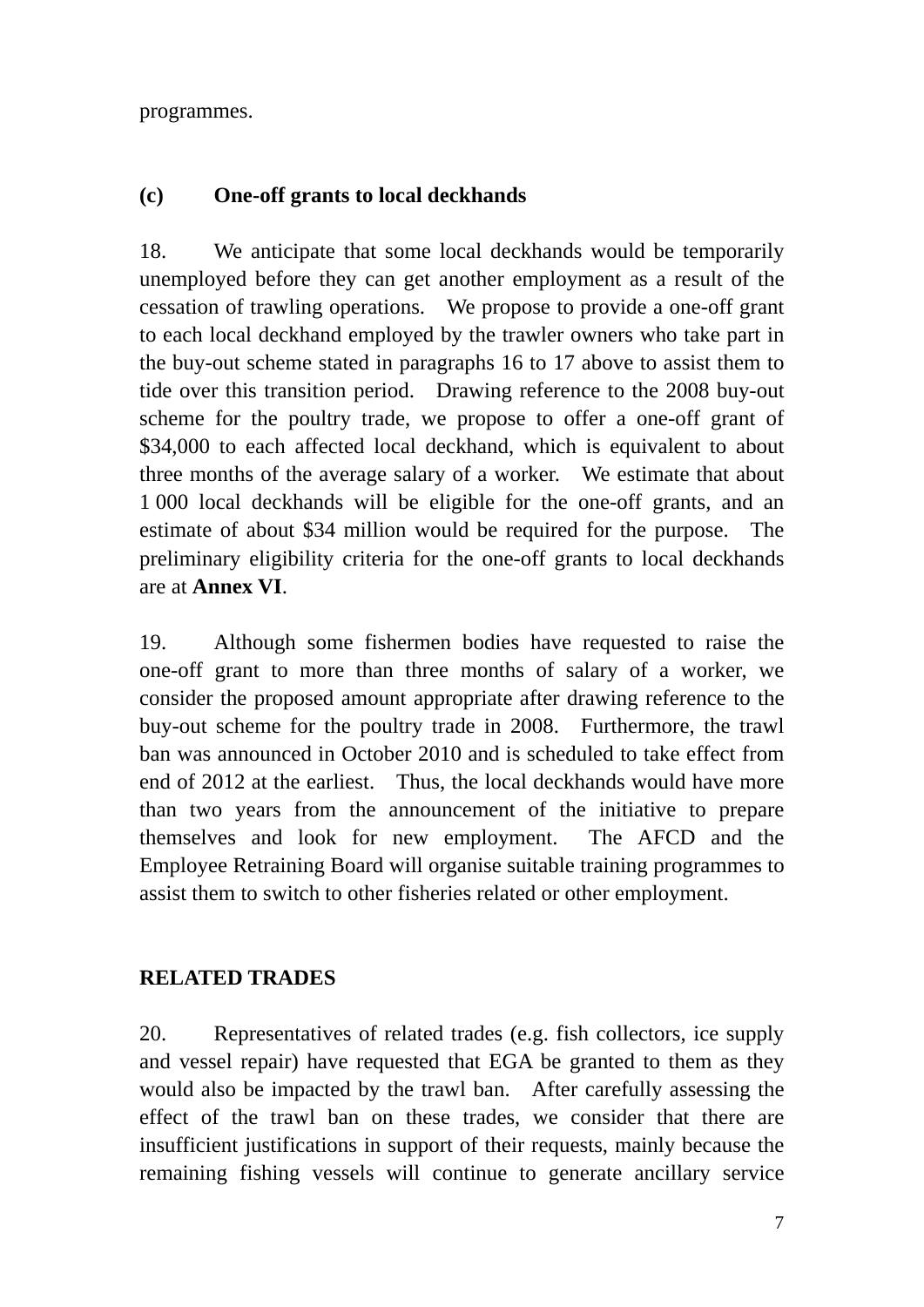requirements on related trades. We therefore do not consider the impact of the trawl ban on them to be significant. In fact, as a result of the trawl ban, we expect there to be increased activities of fish collectors as some trawlers which at present operate mainly in Hong Kong waters may travel further afield to operate in the South China Sea and thus will need the services of fish collectors and ice suppliers to transport the fish catches back to Hong Kong and keep them fresh. Vessels operating further afield may moreover require increased repair and maintenance service.

21. The ban on trawling activities in Hong Kong waters will affect the supply (from inshore trawlers) of trash fish as feed for mariculture. However, the supply can easily be substituted by those from other sources, e.g. purse seiners. Furthermore, the AFCD will continue to promote the use of pellet feed which is more efficient, environmentally friendly and stable in supply. The AFCD will also assist mariculturists in sourcing and purchasing feed.

# **OTHER ASSISTANCE**

22. The AFCD will be introducing a special training programme to equip those who give up their operations so as to assist them (both the vessel owners and the local deckhands) to switch to other sustainable fisheries related operations such as marine fish culture and recreational fishing.

23. In 2010, the AFCD has launched, in collaboration with local fishermen and eco-tourism companies / non-governmental organisations, a pilot scheme of fisheries ecotourism in Sai Kung and north-eastern New Territories to help fishermen venture into ecotourism. The pilot scheme provides marine-based guided tours which cover the culture and practices of fisherman communities as well as the ecological and geological features of Hong Kong. So far, over 70 fishermen have been trained in the pilot scheme. The AFCD is exploring opportunities to embark on similar collaboration in other districts with a view to extending the scheme to such areas.

24. The AFCD is also following up with relevant Bureaux / Departments to review the moratorium on issue of new licence for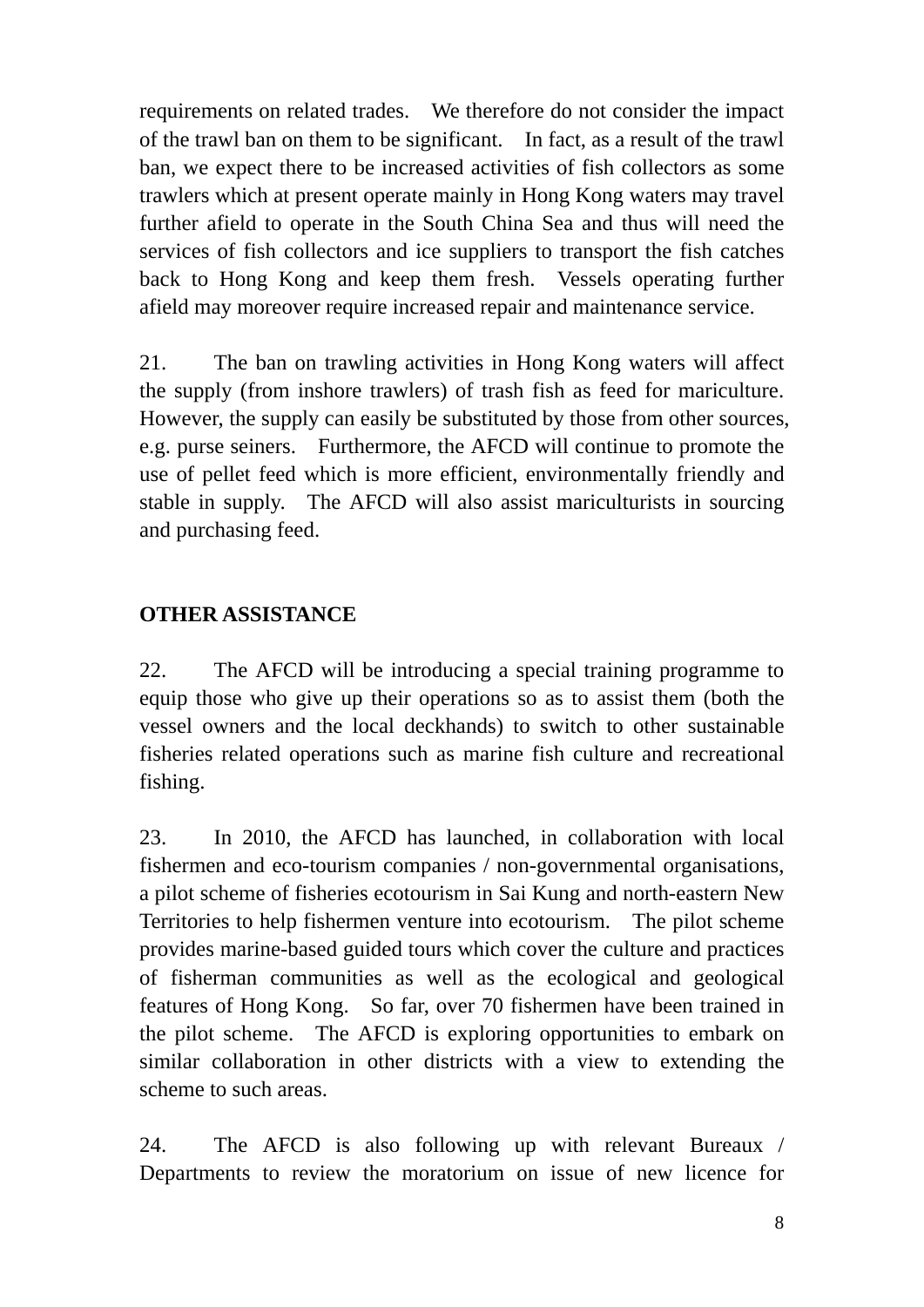mariculture operations, and to study the expansion and rotation of fish culture zones to facilitate the switching of fishermen from trawling to mariculture.

25. Affected trawler fishermen may apply to the Fisheries Development Loan Fund for low interest loans for switching to sustainable fisheries operations using selective fishing methods and other fisheries related fishing operations. We are reviewing the mechanism, terms and eligibility of the Loan Fund with a view to better meeting the requirements of the fisheries sector, in particular trawler fishermen affected by the trawl ban. We will be consulting the trade on this.

26. Given some trawler fishermen have expressed interest in venturing further afield to Mainland waters after the trawl ban, we have already started liaison with the relevant Mainland authorities with a view to gathering the required information and facilitating the development of new operations or new fishing grounds in which fisheries resources are still being developed in Mainland waters. Information regarding the latest visit by the Food and Health Bureau (the FHB) and the AFCD to Guangzhou in April 2011 is at **Annex VII**.

# **OTHER ISSUES**

27. In response to Members enquiries at the first Subcommittee meeting, the Administration has also prepared the following information –

- (a) measures to strengthen law enforcement against illegal fishing by non-local fishing vessels at **Annex VIII**; and
- (b) response to a proposal to impose new regulation on mesh size in fishing nets at **Annex IX**.

# **FINANCIAL AND CIVIL SERVICE IMPLICATIONS**

28. We estimate that the Scheme together with other measures would involve \$1,726.8 million, with about \$1,400 million for payment of the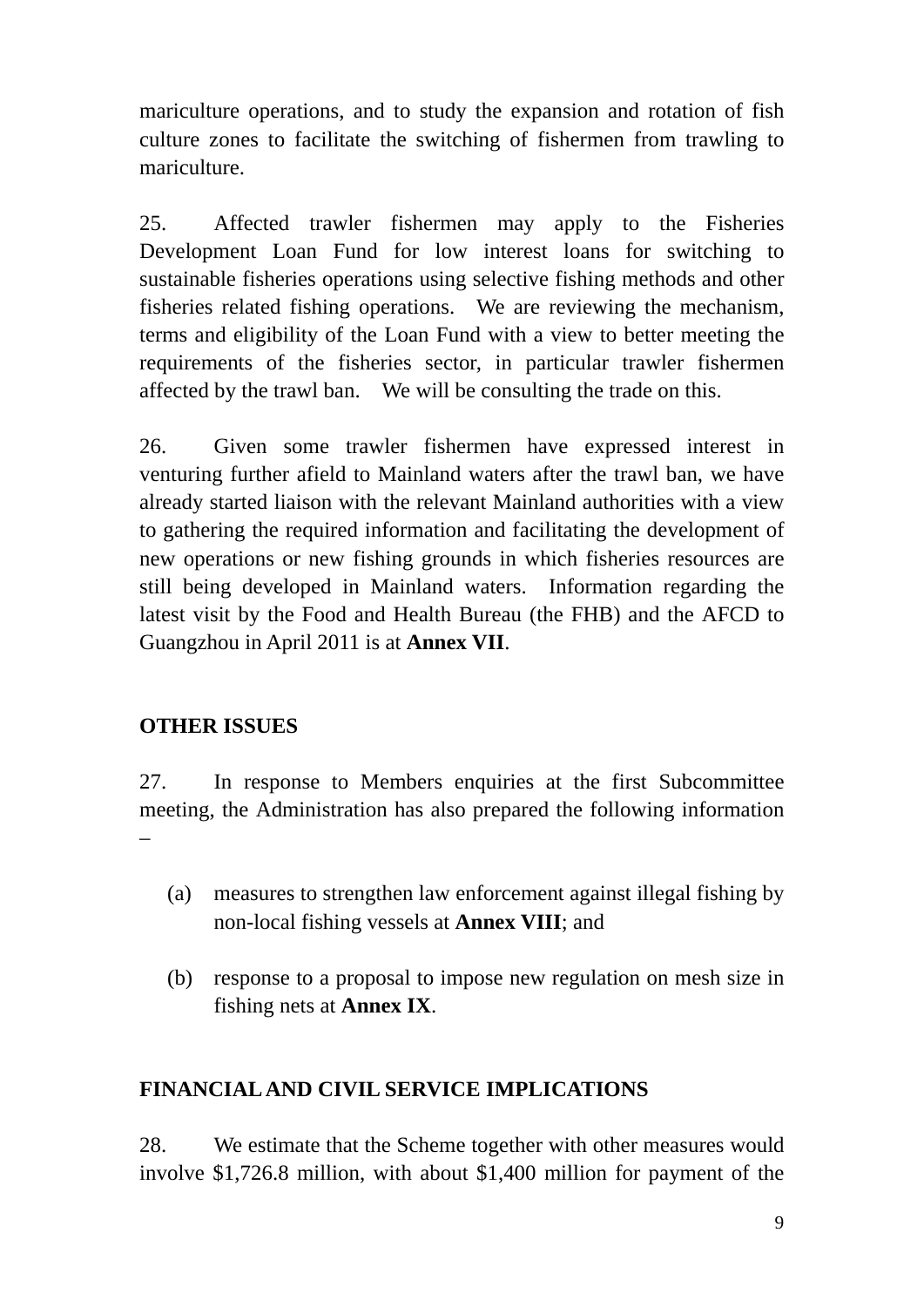EGA to the affected trawler fishermen in view of the permanent loss of fishing grounds, about \$240 million for the voluntary buying out of some 400 trawlers, and about \$34 million for providing one-off grants to some 1 000 local deckhands employed by the trawler fishermen who take part in the voluntary buy-out scheme. We also estimate that about \$52.8 million would be required for implementing measures conducive to marine conservation and replenishment of fisheries resources as well as providing a special training programme for the affected trawler fishermen and local deckhands. The actual expenditure of the above items will depend on actual EGA payable to individual trawler owners to be determined by the IWG, the number and type of vessels surrendered under the voluntary buy-out scheme, and any other justifiable adjustments, e.g. adjustment to one-off grants according to the prevailing wage levels at the time of disbursement or increasing contingency to meet support-worthy cases allowed by the FCAB. Additional manpower, if any, required for implementing and enforcing the trawl ban will be sought in accordance with the established mechanism.

### **TIMETABLE**

29. We issued a LegCo Brief on the subsidiary legislation on the trawl ban on 23 March 2011, gazetted the subsidiary legislation on 25 March 2011 and introduced it into LegCo on 30 March 2011 for negative vetting. The negative vetting period will expire on 18 May 2011. Subject to the legislative progress, we will seek funding approval for the Scheme from the Finance Committee of LegCo before the end of the 2010-11 legislative session.

30. Subject to the negative vetting of the subsidiary legislation and funding support from LegCo, we plan to roll out the scheme for buying out of trawlers coupled with EGA and assistance to affected local deckhands around late 2011, and provide a one year transition period before the trawl ban comes into operation in late 2012 at the earliest. Affected trawler fishermen would have a period of more than two years from the announcement of the initiative to consider and prepare for ceasing their trawling operations in Hong Kong waters, and switching to sustainable fisheries operations.